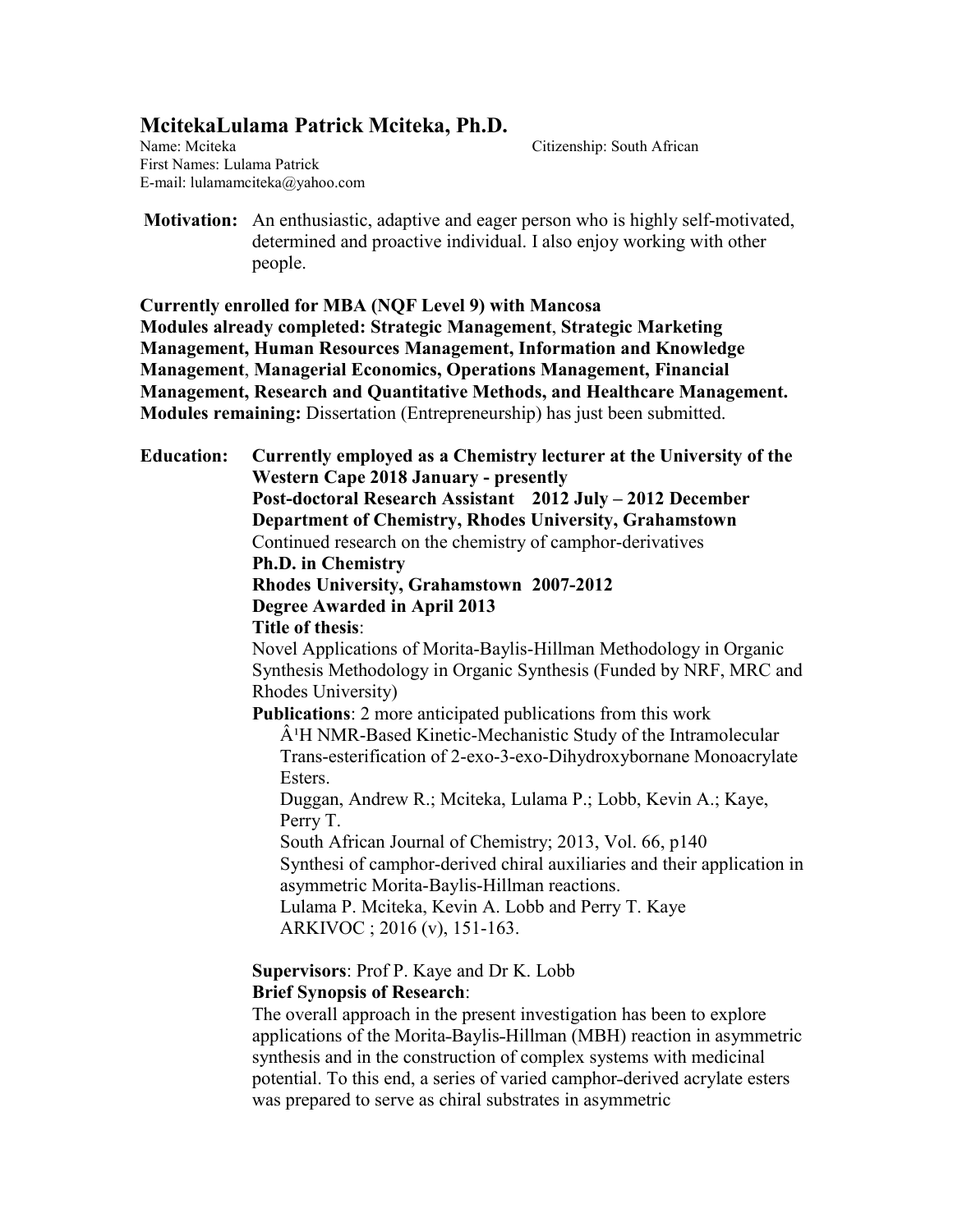Morita-Baylis-Hillman reactions. Attention has also been given to the application of MBH methodology in the construction of heterocyclic 'cinnamate-like' AZT conjugates, which were designed to serve as dual-action HIV-1 integrase-reverse transcriptase (IN-RT) inhibitors. A number of pyridine carboxaldehyde-derived MBH adducts were synthesized using methyl, ethyl and *t*-butyl acrylates in the presence of 3hydroxyquinuclidine (3-HQ) as catalyst.

#### *A full abstract will be available on request.*

During my Ph.D. I have presented seminars, led and supervised undergraduate practical sessions and also conducted tutorial classes.

#### **Master of Science**

# **University of the Orange Free State, Bloemfontein 1997-1998 Degree Awarded in May 1999**

#### **Thesis Title**:

Structure and synthesis of Flavan Oligomers From *Cassiana petersiana* (Funded NRF)

#### **Publications**: 2

- 1. Structure and synthesis of butiniflavan-epicatechin and epigallocatechin probutinidins. Coetzee, Johan; Mciteka, Lulama; Malan, Elfranco; Ferreira, Daneel. Phytochemistry vol. 52 issue 4 October, 1998. p. 737-743.
- 2. Structure and synthesis of first procassinidin dimers based on epicatechin, and gallo- and epigallocatechin. Coetzee, Johan; Mciteka, Lulama; Malan, Elfranco; Ferreira, Daneel. Phytochemistry vol. 53 issue 7 April, 2000. p. 795-804.

**Supervisors**: Prof E. Malan

**Co-supervisors:** Prof D. Ferreira and Dr J. Coetzee

#### **Bachelor of Science (Honours), University of Fort Hare** (1996)

**Bachelor of Science, University of Fort Hare** (1993)

**Matriculation, Ndlovukazi High School** (1988)

**Employment:**

**01 January 2018 until present Lecturer, department of Chemistry University of the Western Cape, Cape Town July 2013-31 Dec 2017 Lecturer, Department of Biomedical Sciences Cape Peninsula University of Technology, Cape Town**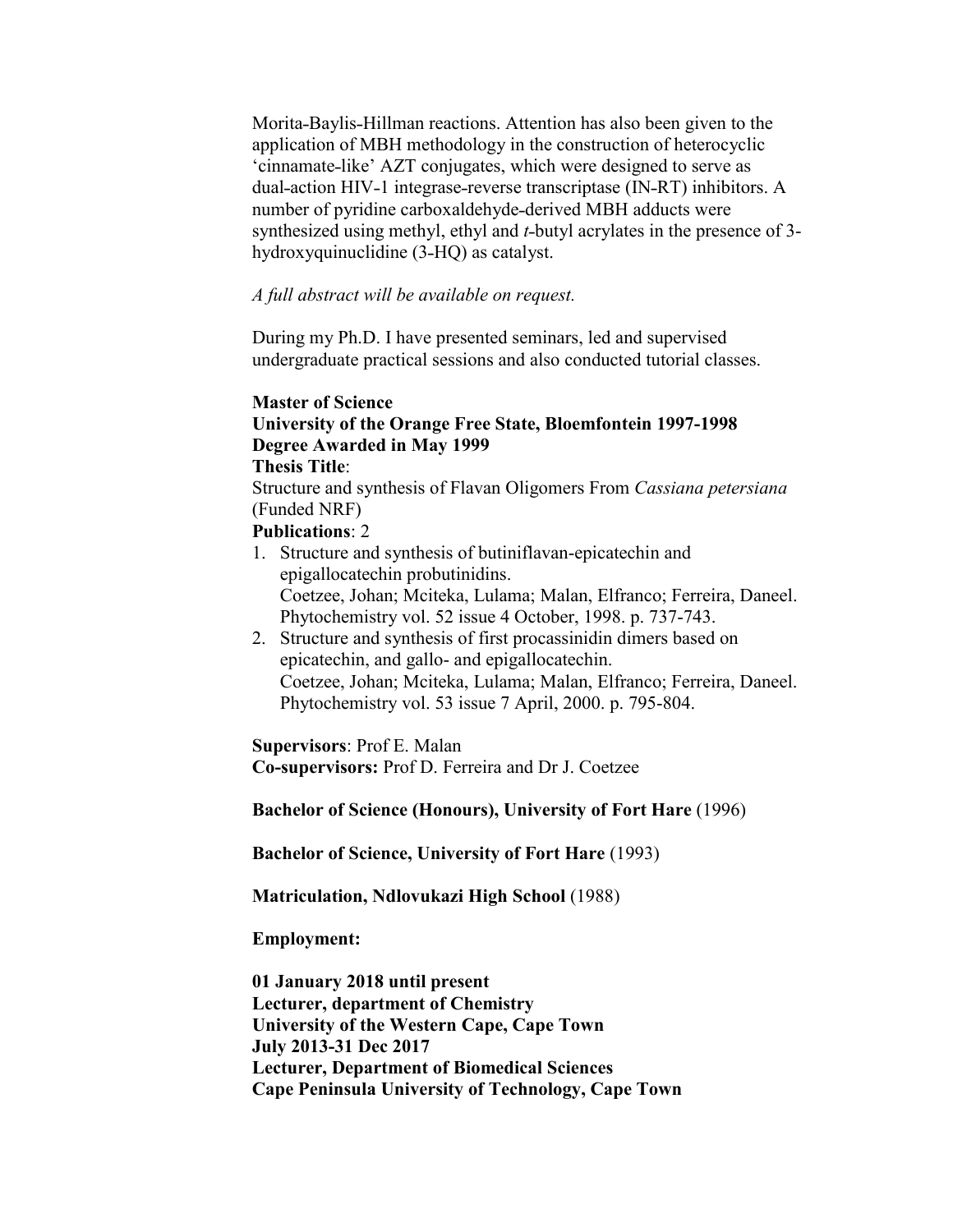# **01 July 2012 – 31 December 2012**

#### **Postdoctoctoral Research Assistant, Department of Chemistry, Rhodes University, Grahamstown**

I worked as part of Prof P. Kaye's research group where I continued with exploration of camphor chemistry.

## **01 March 2010 – 28 February 2011**

# **Lecturer, Department of Chemistry, Walter Sisulu University, East London**

Due to financial constraints I had to abandon my PhD studies for a while and hence worked as a replacement lecturer at Walter Sisulu University teaching Organic Chemistry. My work involved teaching Organic Chemistry to  $1<sup>st</sup>$ ,  $2<sup>nd</sup>$  and  $3<sup>rd</sup>$  year students as well as the BTech class. That is, I had to present lectures, tutorials and conduct practicals.

#### **01 January 2000-31 December 2003**

# **Lecturer, Department of Chemistry, University of South Africa, Pretoria**

My job entailed teaching Organic Chemistry mainly to  $1<sup>st</sup>$  years and at times to 3rd years *via* distant-learning route, that is, contact teaching was very minimal.

#### **1994-1995, 2005**

# **Teacher, Department of Education (Nkwanca High School and Daliwonga Senior Secondary School, respectively)**

## **Skills:**

General skills in research project management. Specific expertise in:

# **Scientific Skillls:** Chromatography (Flash, PLC, TLC, Chromatotron, HPLC, etc) NMR (400 and 600 MHz) IR Spectroscopy UV Spectroscopy Mass Spectroscopy Computer Modeling ChemWindows, IsisDraw, MestRec, etc.

## **Communication Skills:**

Teaching skills (delivering lectures, tutorials, etc) Seminars Practical demonstrations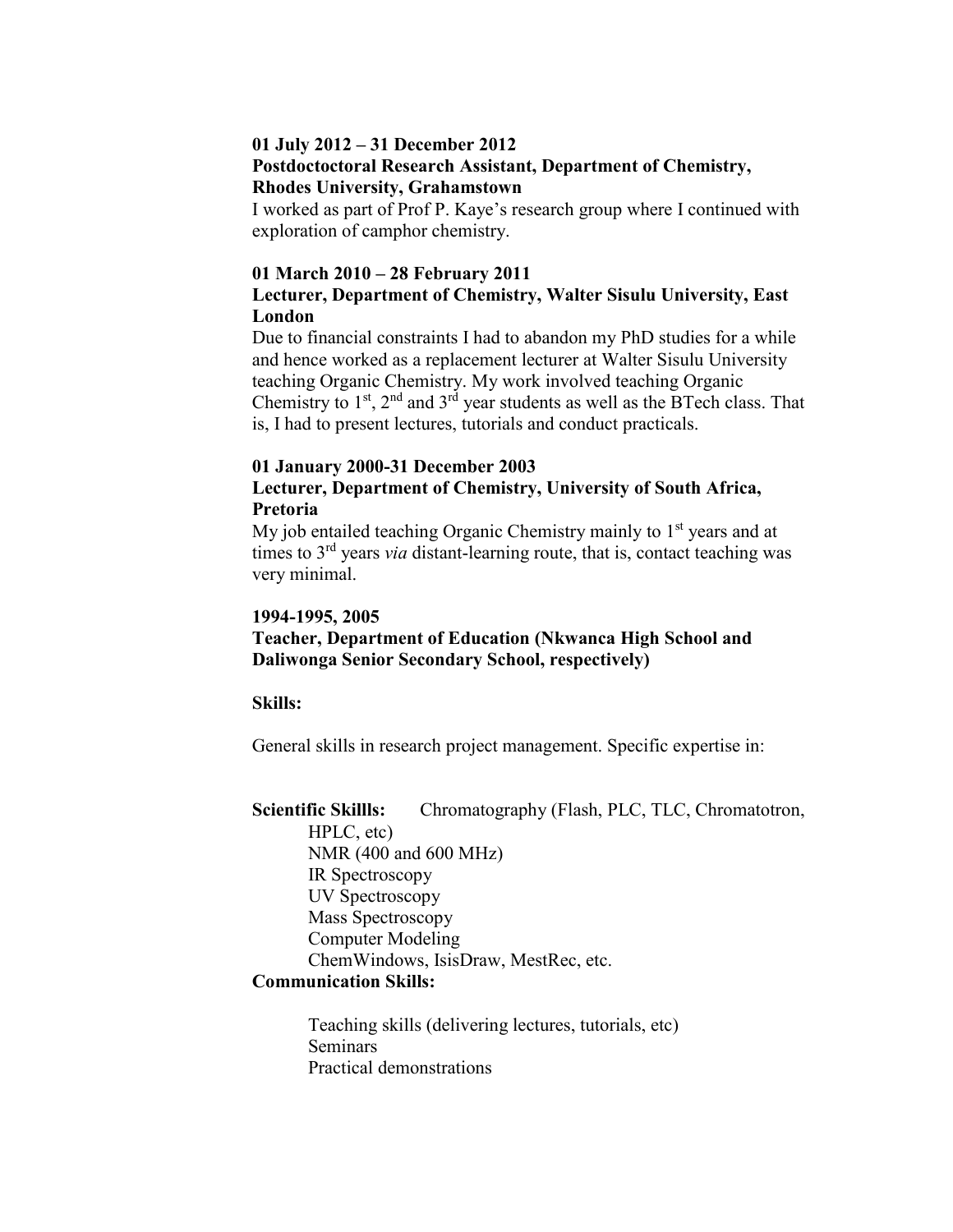# **Time Management**

Meeting many deadlines in my teaching duties Experience of juggling different tasks and bringing these to a final realization

# **Leadership Roles**

- 1. Chairman of Chemistry Society (University of Fort Hare) (1993)
- 2. Secretary of Science Society (University of Fort Hare) (1993)
- 3. Organizer and exhibitor at Arbor Day Exhibition held in Queenstown (1994)
- 4. Representative of Department of Chemistry (UOVS) at the Year of Science and Technology Exhibition held in Bloemfontein (1998)
- 5. SRC (Culture) (University of the Free State) (1998)
- 6. Participated in setting up Chemistry Exhibition Show during Science Open Days held at UNISA (My student won front page on Pretoria News) (2001)
- 7. Representative of Department of Chemistry (University of South Africa) and exhibitor at Sasol Science Festival held in Grahamstown (2001)
- 8. MBChB 1 Class Captain (University of the Free State) (2004)
- 9. Sub-warden (House Boomplaas) (University of the Free State) (2006)
- 10. Head Student (Oakdene House) (Rhodes University) (2008)
- 11. Postgraduate representative (Chemistry) (Rhodes University) (2008)

# **Other Skills**

Knowledge of research methodologies Information collection Writing and presenting reports

# **Languages**

Xhosa-Good in speaking, reading and writing Sotho-Good in speaking Zulu-Good in speaking English-Good in speaking, reading and writing Afrikaans-Good in writing and fair in speaking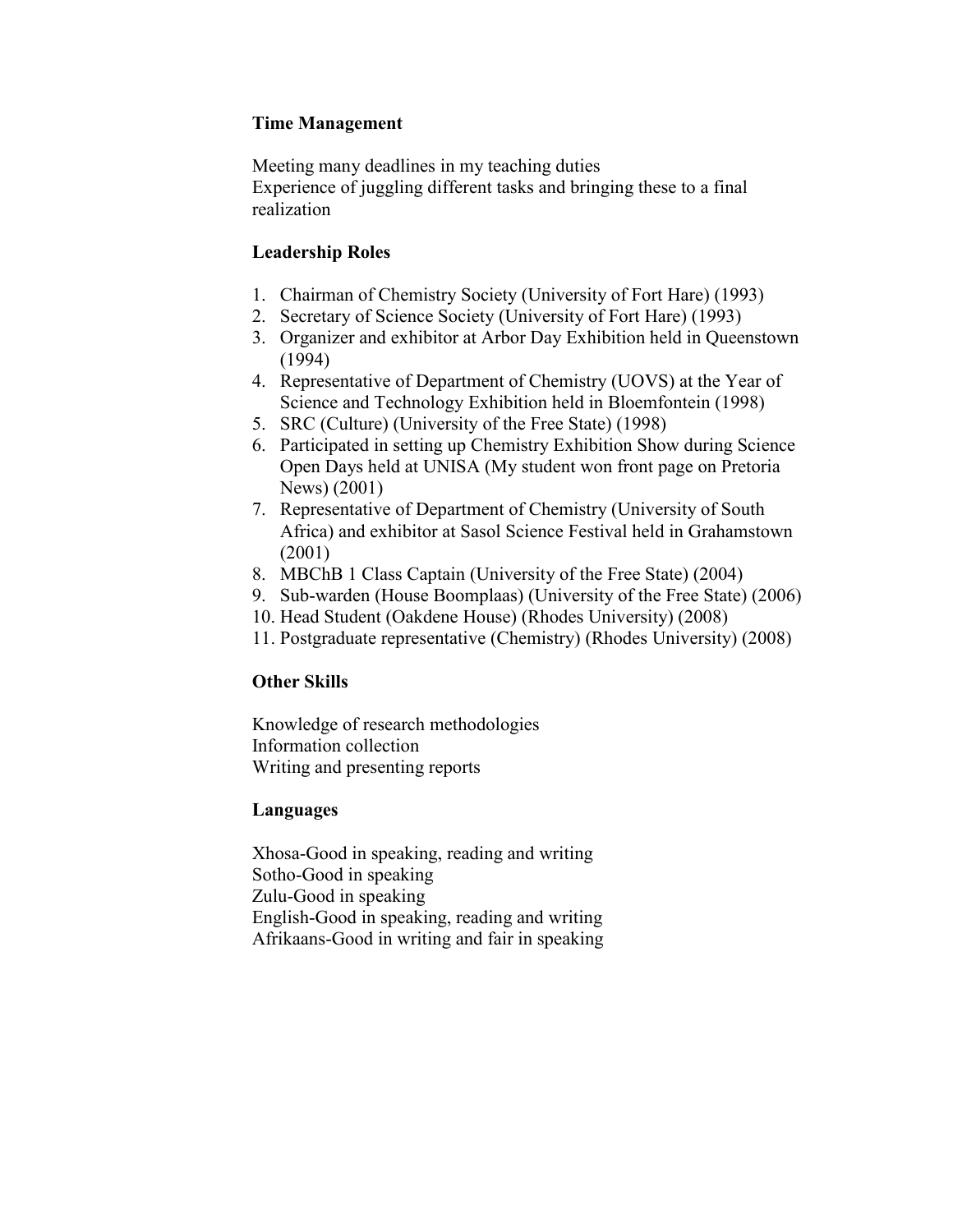#### **Additional**

#### **1993-2012**

1. Chemistry tutor and demonstrator at Rhodes University, Department of Chemistry

2. Private tutor for Chemistry, Mathematics and Pharmaceutical Chemistry

3. Volunteer in teaching Mathematics and Science on weekends to local kids

4. Volunteer work at Frontier Hospital

5. Motivational Speaker (Eskom Science Expo) held at Rhodes University

6. Motivational Speaker and running Science Shows for Scifest Africa

7. Story-teller and praise singing during the African Languages Heritage Festival Week held at UNISA

8. Tutor for Mathematics, Science and Biology (Grade 11 and 12)

#### **Interests**

Leisure Activities: Golf, Cycling (Bicycle tricks), Snooker, Table Tennis Hobbies: Poetry, Drama, Debating, Music

#### **REFEREES**

Prof. Kaye Supervisor Department of Chemistry Rhodes University Tel: 046 603 8268 e-mail: [P.Kaye@ru.ac.za](mailto:P.Kaye@ru.ac.za)

Dr. Lobb Co-supervisor Department of Chemistry Rhodes University Tel: 046 603 8683 e-mail: [K.Lobb@ru.ac.za](mailto:K.Lobb@ru.ac.za)

Dr. Tshentu Senior lecturer Department of Chemistry Tel: 046 603 8846 e-mail: [z.tshentu@ru.ac.za](mailto:z.tshentu@ru.ac.za)

Dr. Aboua Lecturer Department of Biomedical Sciences Cape Peninsula University of Technology, Cape Town